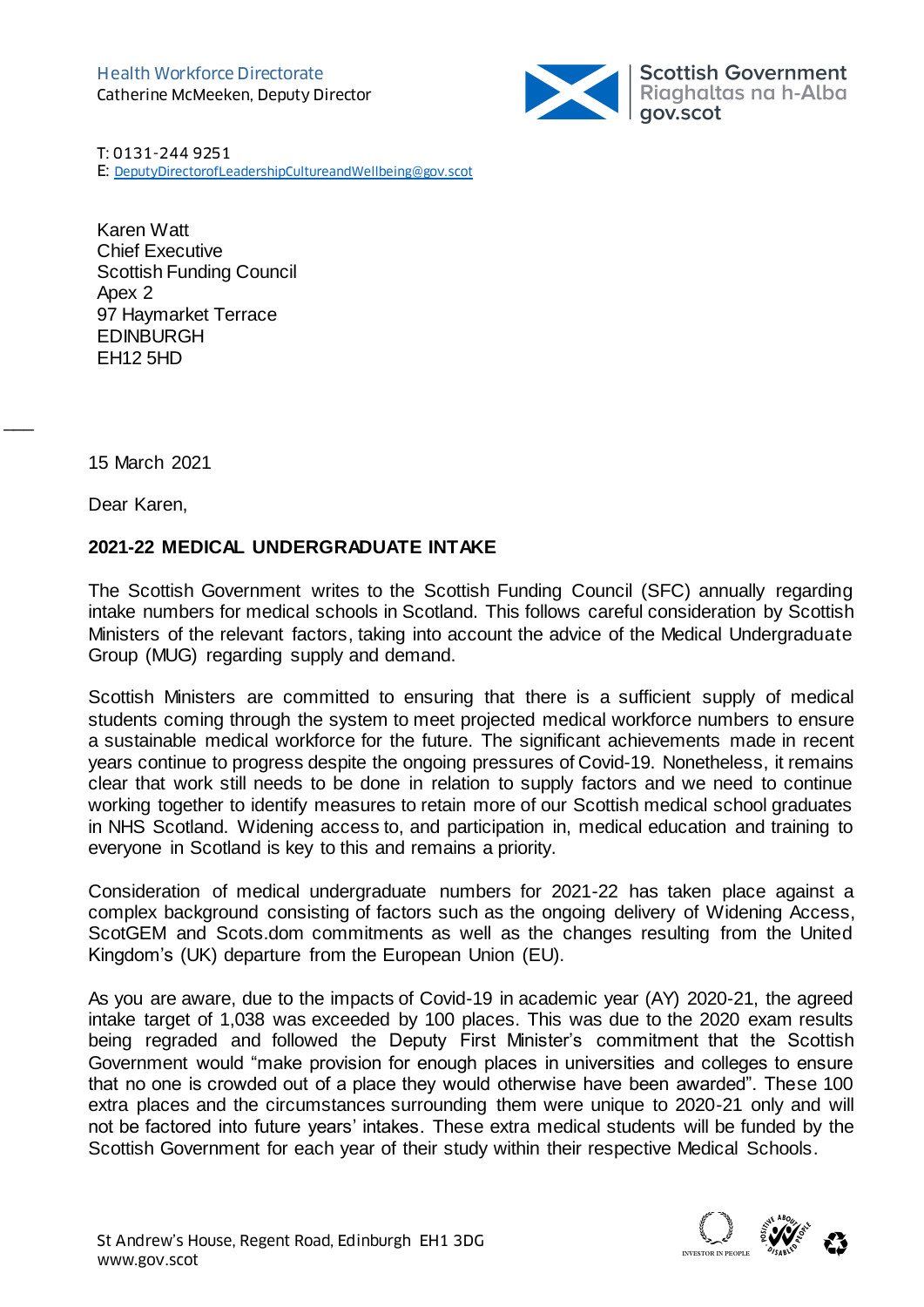Following the unprecedented nature of 2020-21, there were a number of requests (32) from applicants who wished to defer their place to the intake of 2021-22. There are also some applicants (23) who appealed their grades from last year who, if successful, will be entitled to a place at a Scottish Medical School. After due consideration of these circumstances, these 55 places have been taken into account for 2021-22 intake number, so that this year's applicants are not disadvantaged.

As you are aware, the Scottish Government introduced the 'ScotsDom' policy in AY 2019-20 in order to increase the number of Scottish domiciled students studying medicine in Scotland. In light of the extraordinary circumstances of 2020-21 and the over-recruitment of students, implementation of the Scots.dom policy was not possible Therefore, 2021-22 will be the second year in which this policy is applied, with full implementation now expected in the intake for 2022-23 (rather than this year being the final year of this policy). In practice, this means that for the total intake for AY 2021-22 and AY 2022-23, 33 more places should be allocated to Scottish domiciled applicants while the number of rUK places should be decreased by the same number.

Due to the UK leaving the EU, students from the EU, who were included in the same category as Scottish students, will now be included within the International intake figure. However, it is expected that if an EU student already has settled or pre-settled status, they will be competing for a Scottish or rUK place, depending on the country they live in. It should also be noted that students applying from the Republic of Ireland (RoI) and Gibraltar are to be included within the overall rUK student intake.

The Scottish Government expects the Scottish Medical Schools to meet all of the agreed intake targets. The 7.5% ratio will be applied for the International student intake which increases these places by 14, rising from 64 to 78. If this target is exceeded by the medical schools, this could be detrimental to financial sustainability and sufficient clinical placement capacity. Our expectation is that the normal tolerance penalties will apply, however should the medical schools foresee any difficulties in meeting these targets (particularly on the number of Scots.dom students) they should make this apparent at the earliest opportunity so that any potential flexibilities could be explored outwith normal tolerance levels.

Following the meeting of the MUG on 18 January 2021, and taking account of the recommendations of that Group, Ministers recommend that the medical undergraduate intake for 2021-22 should be as follows:

Scots/rUK/Rol/Gibraltar – 1,039 (of which 790 must be Scottish domiciled) International (incl.  $EU$ ) – 78

## **Overall Intake – 1,117**

This intake represents an increase of 79 places compared with last year's baseline target. This consists of:

32 deferrals; 23 appeals; 10 WA Places (1% growth); and 14 extra International places

Should any of the places reserved for deferrals or appeals become vacant, these places should only be made available and allocated to applicants who meet the criteria for Widening Access (WA). A further 10 WA places (1% growth) are to be reserved for students who meet